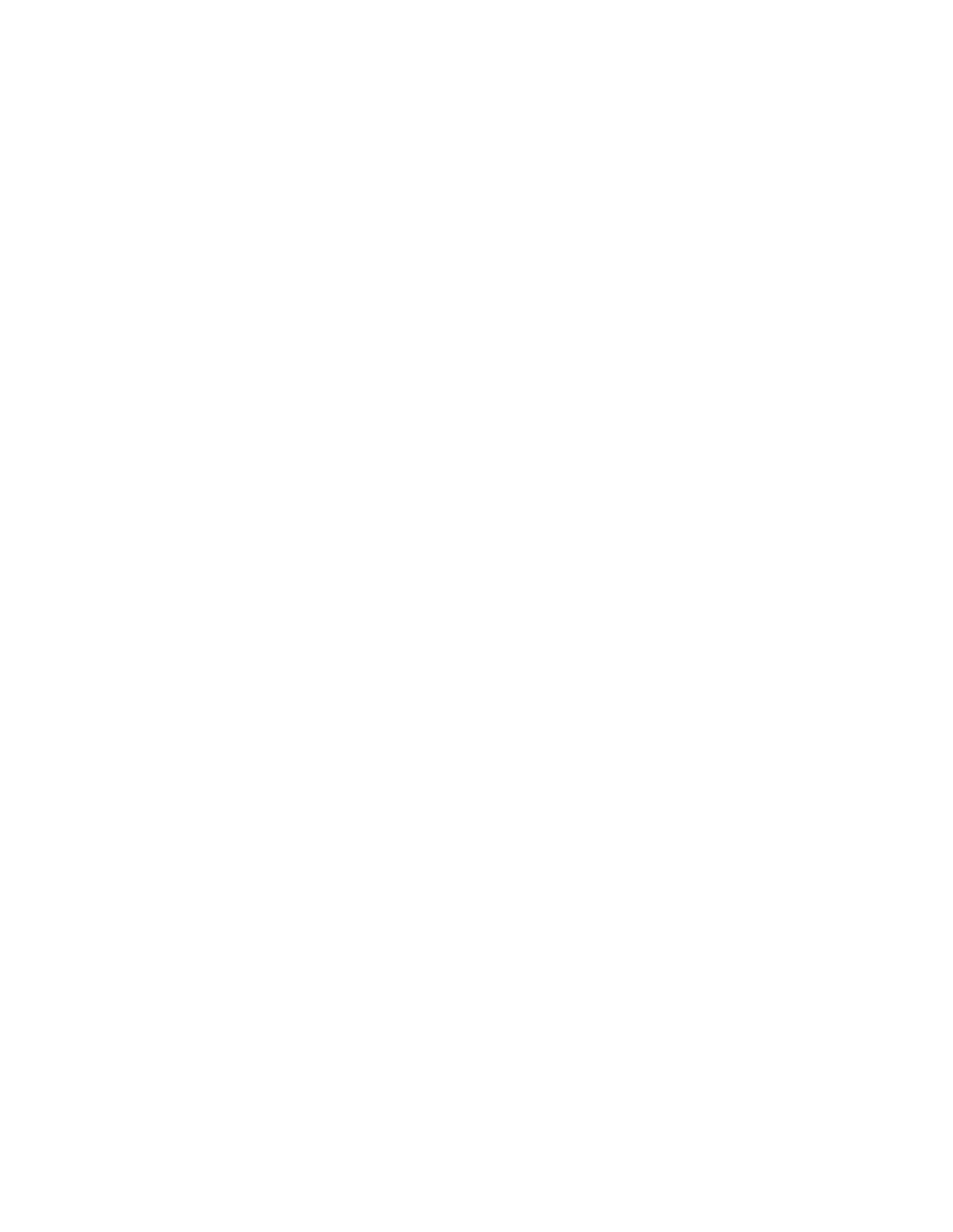© 2015 BPM Partners, Inc. All material contained in this document remains the property of BPM Partners and cannot be published or duplicated without the express written consent of BPM Partners, Inc.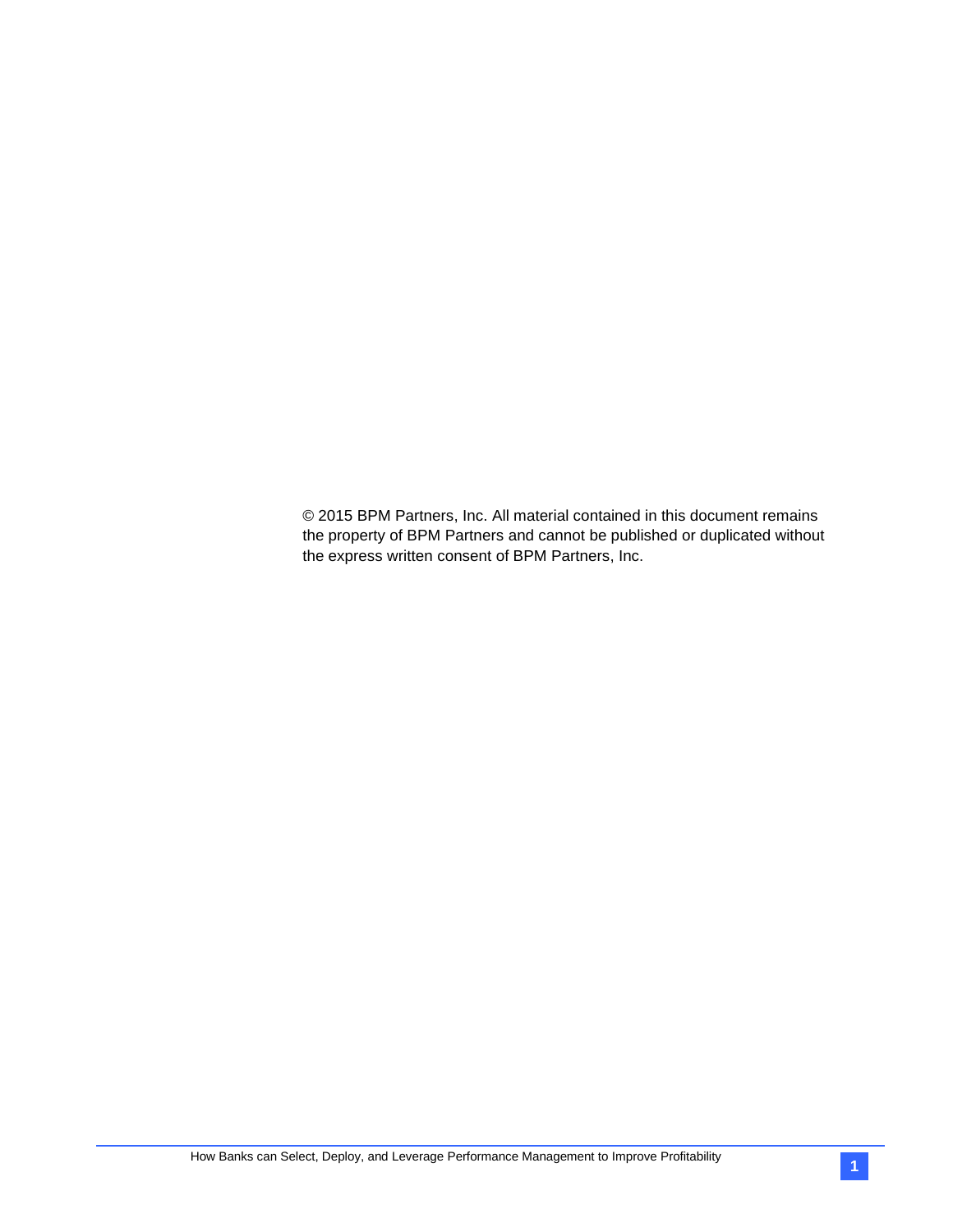

# <span id="page-3-0"></span>**Table of Contents**

| Foundation Elements of CPM for Regional, National, and                          |
|---------------------------------------------------------------------------------|
|                                                                                 |
|                                                                                 |
|                                                                                 |
|                                                                                 |
| Workforce Planning and Compensation and Benefit Expense Planning and Analysis 9 |
|                                                                                 |
|                                                                                 |
|                                                                                 |
|                                                                                 |
| Importance of Built-in Industry Intelligence and Vendor Knowledge 17            |
|                                                                                 |
|                                                                                 |
|                                                                                 |
|                                                                                 |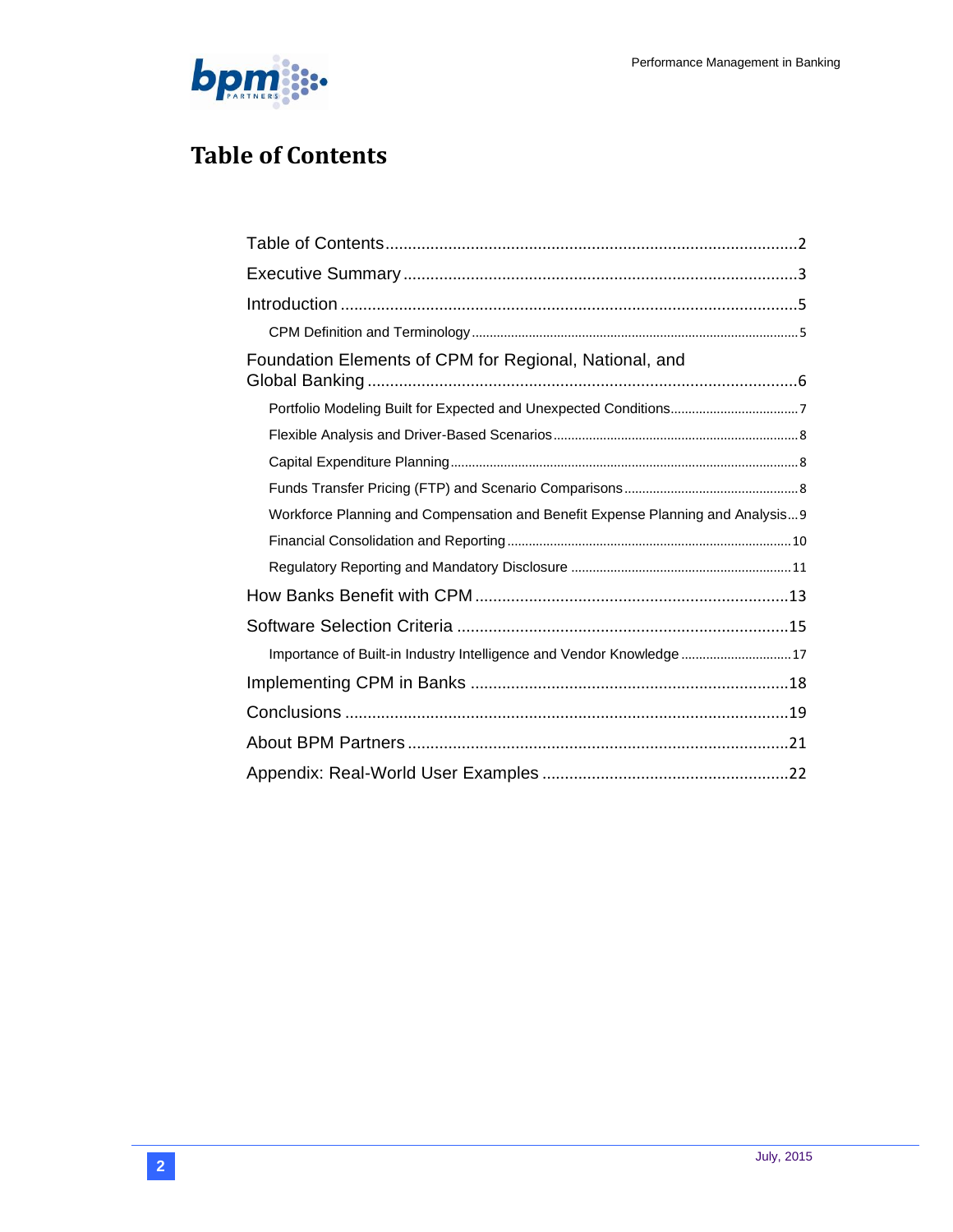## <span id="page-4-0"></span>**Executive Summary**

Financial institutions are under pressure to ensure profitability and gain share in markets made more competitive by digital transformation, while meeting multiple regulatory standards. Many are expanding their use of technology for compliance, budgeting, planning, forecasting, analytics, and broader performance management needs.

Many banks have already implemented CPM (corporate performance management) at least for budgeting or consolidation, and use it daily. Some have customized one or more point solutions to intertwine deeply in a particular business process, but these have specific and limited scope or cannot address multiple business processes, including some which are interdependent.

Driven by balance sheet productivity rather than income statements, banks must also focus on compliance, new customer acquisition costs, and scrutiny of assets for underperformance. They have a growing need for integrated sensitivity / what-if analysis, stress testing of loan portfolios, integrated business planning, and portfolio planning that integrates with the treasury area, for capital adequacy analysis.

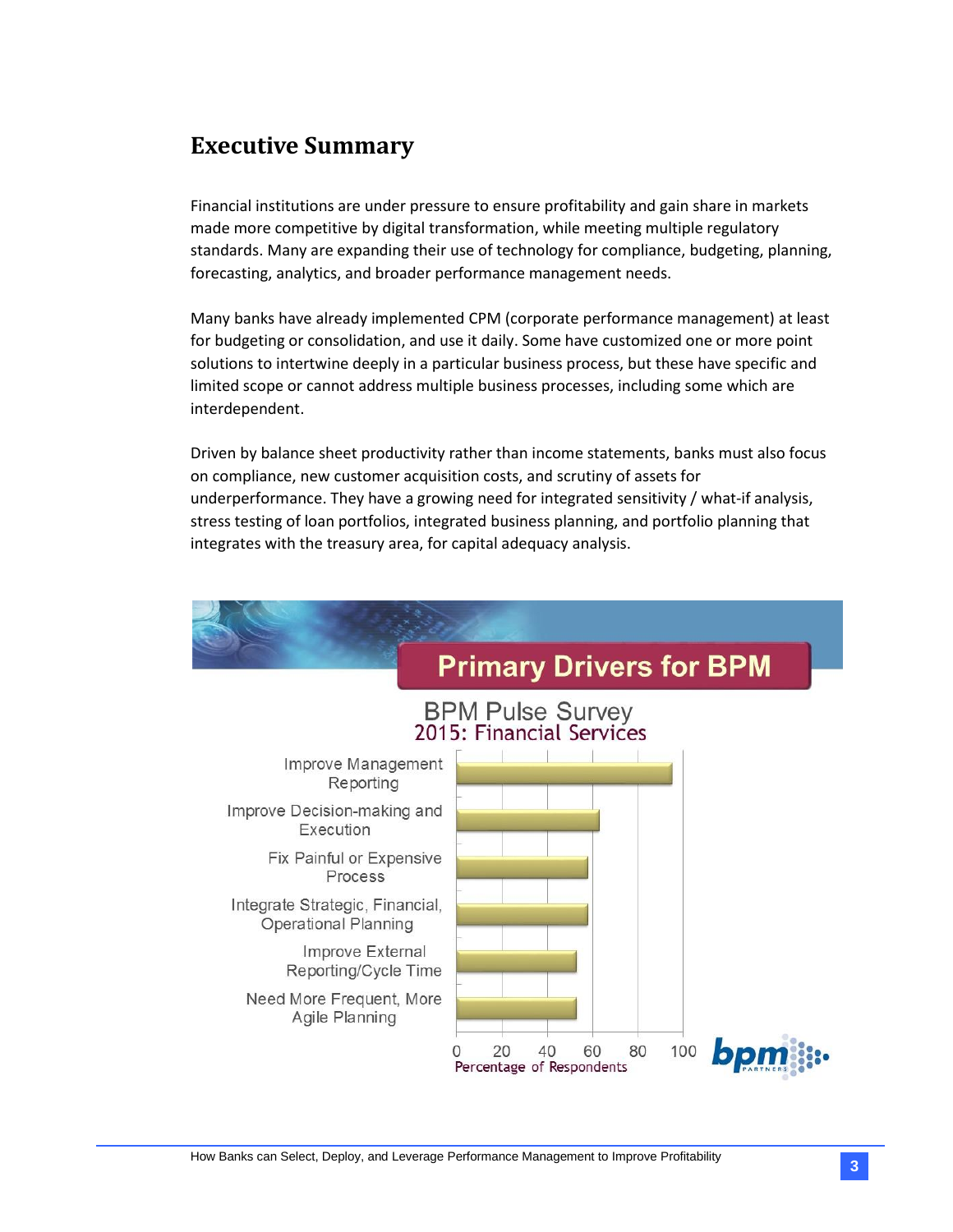

The most frequently cited performance management issue, for banks, is the lack of integrated planning, reporting, and analytics processes and systems. Banks need systems that connect the steps from modeling and analysis to forecasting, consolidation, disclosure, and mandated reporting. C-level and line of business managers need both high-level and granular views of business activities to understand their impact on profitability. The most recent BPM Partners Pulse Survey shows that by a wide margin, improved management reporting is the most frequently cited driver for new CPM initiatives.

Carrying scenarios forward to view and compare integrated financial statements, then make decisions based on those results to optimize performance, is the ultimate goal of the CPM initiative.

This white paper examines CPM solutions and their deployment in financial services institutions, with recommendations for implementations to increase profitability. This document is targeted to executives or managers responsible for asset-liability planning and technology selection for banking business units.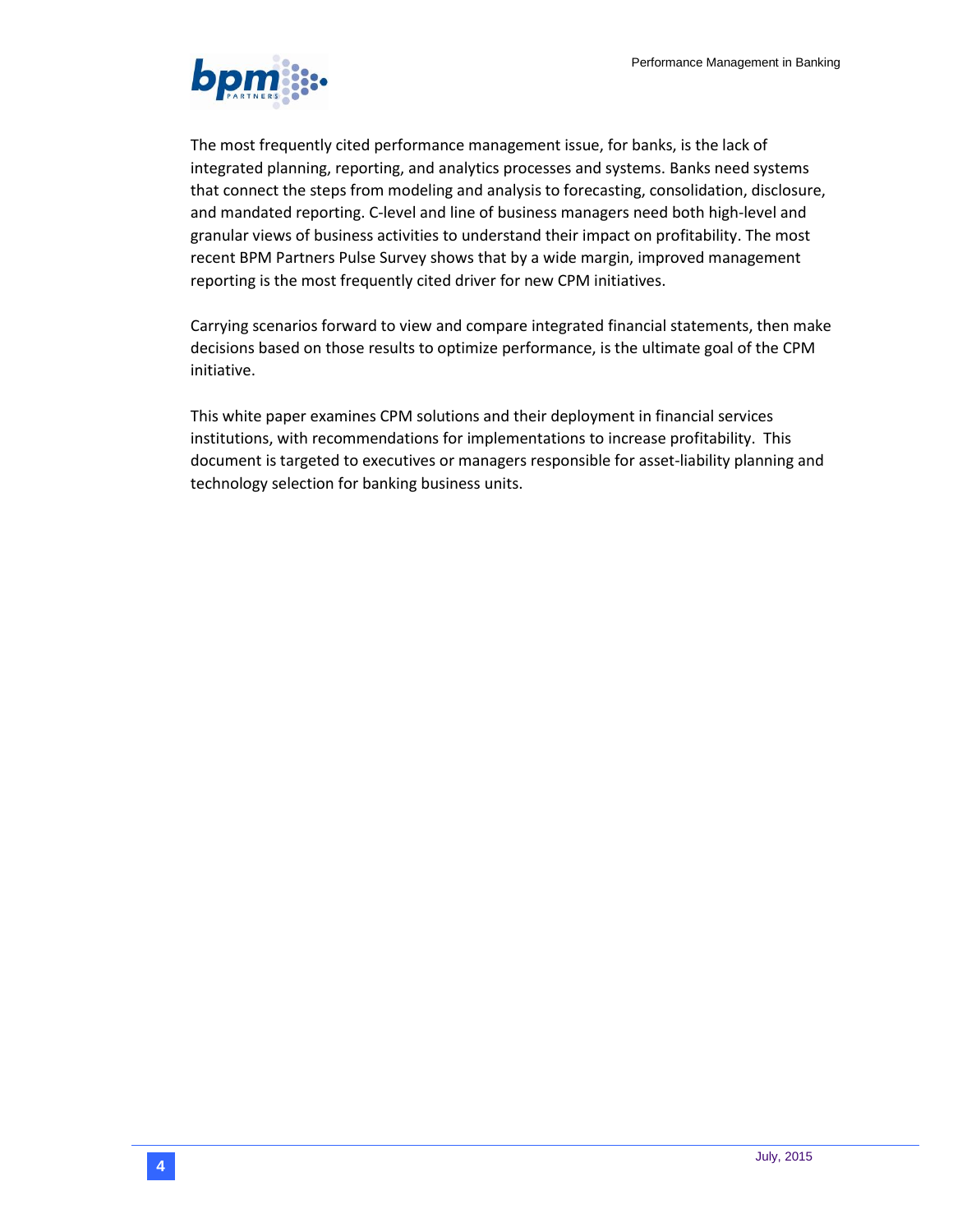# <span id="page-6-0"></span>**Introduction**

Many banks emerged from the industry challenges of 2007 to 2011 stronger than before and while they have looked to CPM solutions for help in ensuring compliance, they also focus intensively on analysis, modeling, and forecasting. These CPM capabilities—especially when unified and consistent—can help managers boost profitability and competitiveness. In particular, they help banks identify and fine-tune revenue opportunities, and detect and fix operational problems early, before they worsen and have bottom-line consequences.

#### **Interconnected Business Processes**

Banking decision-makers need CPM solutions that can support and improve complex and interdependent performance planning, reporting, and analysis processes in order to improve overall profitability and predictability.

Given the increased regulatory oversight and compliance requirements, along with competition from more, and stronger rivals, banks now look to CPM solutions for integrated, faster, and regulation-compliant:

- Integrated balance sheet and detailed P&L planning
- Profitability planning and analysis
- Planning for the major cost centers, such as HR planning and benefits and facilities / real estate
- Multiple contingency and scenario modeling and analysis, covering both the profitability of investments by a mother company into its banking subsidiaries and the projected results of a bank's equity and balance sheet
- Regulatory Capital Ratio modeling to ensure they stay in compliance as they grow

## <span id="page-6-1"></span>*CPM Definition and Terminology*

CPM solutions enable an organization to define strategic goals, and then plan, measure and manage performance against goals including modeling, reporting and analysis. CPM requires a set of integrated, closed-loop management and analytic processes, supported by technology, that address financial as well as operational activities.

BPM (business performance management), CPM (corporate performance management), and EPM (enterprise performance management) all refer to the same set of processes, metrics, and analyses. This white paper makes no distinction between CPM, BPM, and EPM, and uses them interchangeably.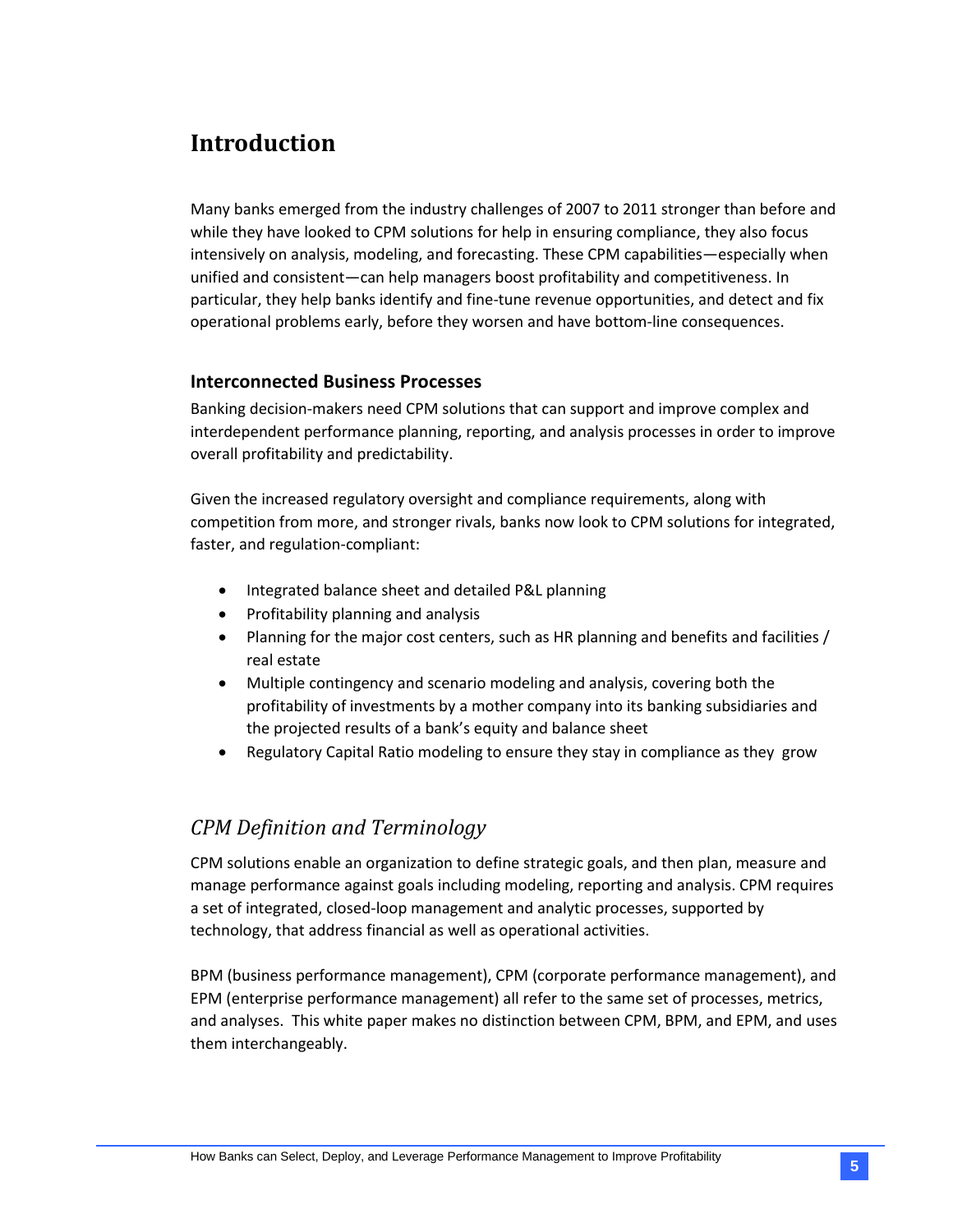

# <span id="page-7-0"></span>**Foundation Elements of CPM for Regional, National, and Global Banking**

Most industries focus on the income statement, but banks focus on managing their balance sheet first and foremost, because their net interest income depends on creating the optimal balance sheet for prevailing conditions. A bank's profitability, liquidity, and sustainability derive from the strength of its balance sheet and on the bank's ability to maximize their net interest margins—and fees—from their deposit, loan and investment portfolios. Banks need to model projected changes to their balance sheets, taking into account changing interest rates, and then closely monitor the actual changes.



When banks evaluate a CPM solution, they are usually concerned with its ability to manage:

- Driver-based interest and non-interest income, with the ability to model multiple interest rates, margins, fees, and transaction volumes
- Non-interest operating expenses, such as workforce, compensation, and facilities costs
- Capital expenditure plans for investments related to items such as core banking and other IT systems and corporate office and branch location expansion plans
- Analysis and forecasts for investments by holding companies into banking and other subsidiaries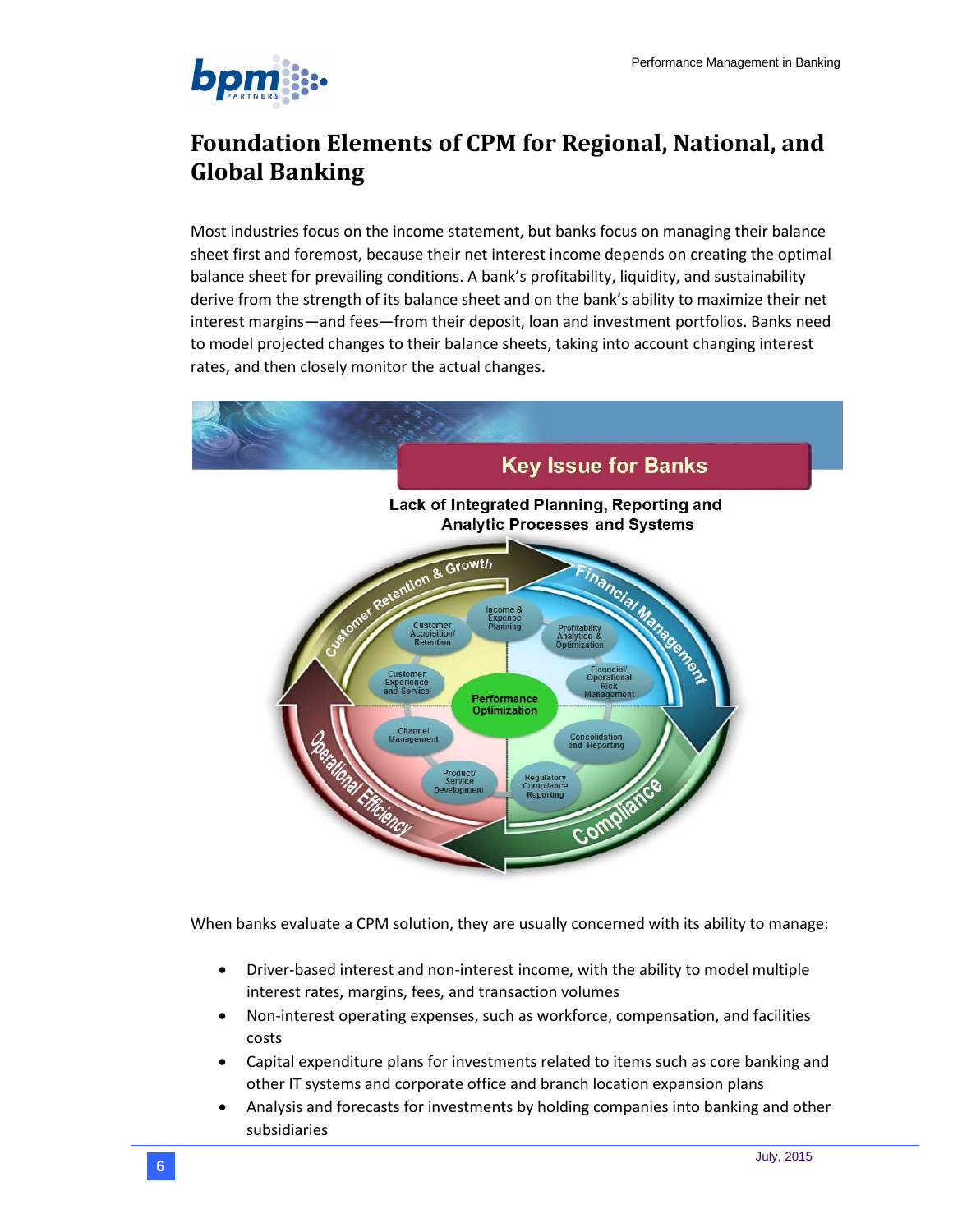• Forecasting the resulting regulatory capital requirements based on their growth plans

Integrated financial statement planning and modeling enable decision-makers to evaluate and compare many combinations, and to zero in on the most profitable scenarios. It's also valuable for identifying the most important drivers and the sensitivity of outcomes to changes in those drivers. Knowing what really matters, versus what has relatively low impact on a particular unit's results, goes far in helping managers find the path to higher profitability.

Some CPM application suites are purpose-built to support the integrated financial modeling requirements of banks. Others require varying degrees of configuration and customization. In both cases, core capabilities for CPM solutions targeted to financial services include:

## <span id="page-8-0"></span>*Portfolio Modeling Built for Expected and Unexpected Conditions*

Banks have unique requirements for modeling profitability, because they focus on the institution's portfolio of deposits, loans, and investments. They put emphasis on modeling and managing the loan portfolio, as the key to managing the balance sheet.

Performance planning within financial institutions requires the ability to model multiple key drivers that directly impact a bank's balance sheet and overall profitability. These drivers can include:

- Fixed and variable rate loan interest rates
- Loan amortization runoff projection
- Re-pricing schedules
- Prepayment assumptions
- Time-based investment and deposit balances, interest rates, and reinvestment assumptions

In times of volatility, some of these drivers have become extremely erratic. When delinquencies began to spike in the recession beginning in 2007, for example, they went so far and so swiftly out of range that many banks did not react quickly or properly. Those who could adjust the fastest and model it as the start of a once-in-a-lifetime trend, with the force of a 9.0 Richter earthquake, were in a better position to manage their exposure. Others were not, and suffered accordingly.

CPM applications that can provide purpose-built driver-based models for the financial service market make it straightforward to model and compare different time periods, as well as different balance-sheet and interest-rate scenarios.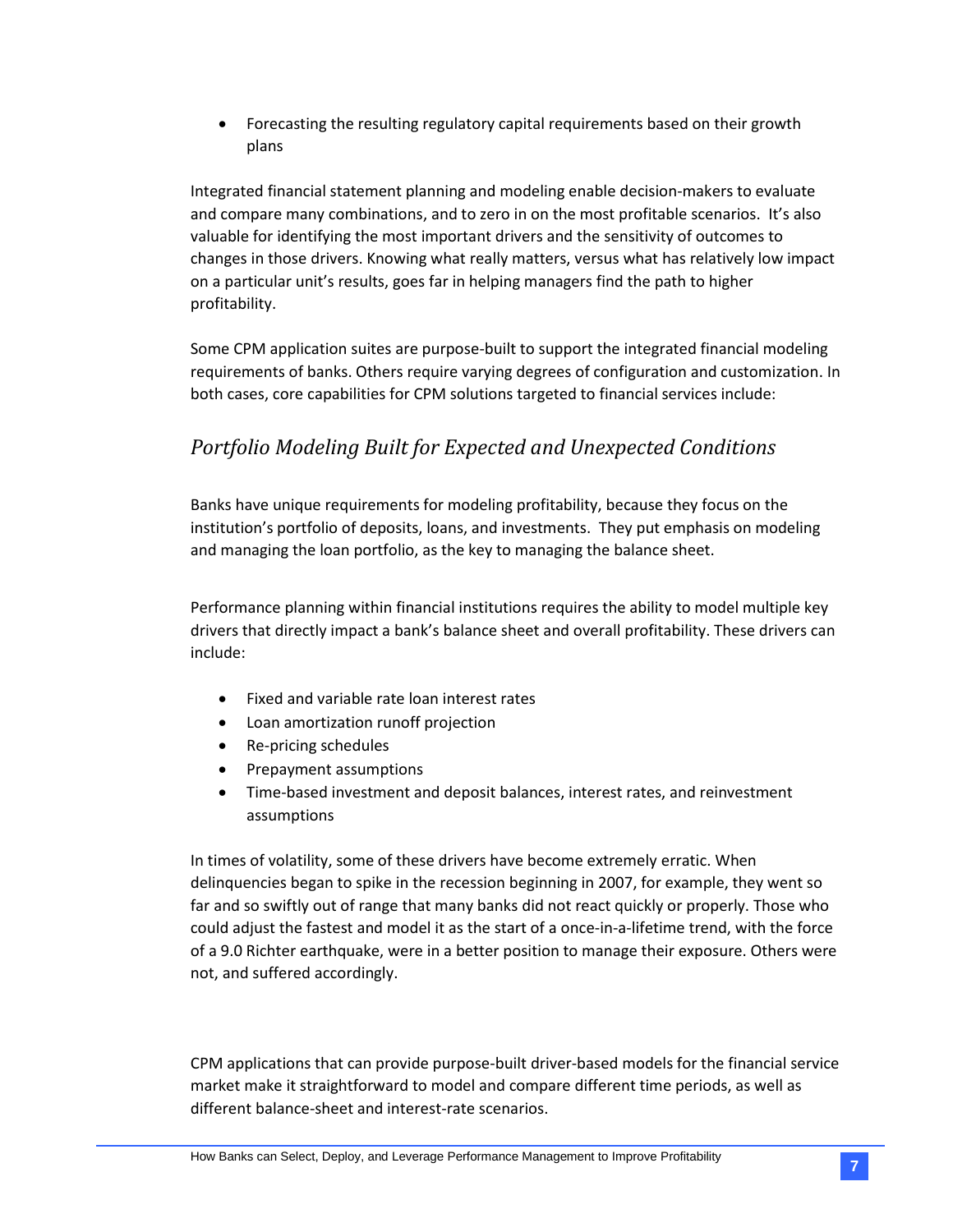

## <span id="page-9-0"></span>*Flexible Analysis and Driver-Based Scenarios*

Flexibility to analyze and compare across several dimensions is essential in financial services. The query and report dimensions that banks require include net interest income and margin at the portfolio, product, LOB, region, branch, customer, and instrument levels. Banks' legacy systems hold the granular data needed for this analysis, but they lack the ability to slice, dice and sort on different criteria. CPM offers that capability, once the implementation and integration work is done.

CPM applications that provide purpose-built driver-based models for the financial services market make it straightforward to move a capex investment or marketing campaign through time, and to test different balance-sheet scenarios against a set of varied interest rate forecasts. An effective application will allow users to save models with scenario variants and compare them according to results on any desired criteria.

## <span id="page-9-1"></span>*Capital Expenditure Planning*

To carry scenario results of capital expenditure investments through to financial statements, it is preferable for banks that capital expenditure modeling occurs within the same CPM application as its portfolio modeling. A unified application ensures that CAPEX models draw on the same data as other aspects of planning and forecasting, and any interest ratesensitive items can be modeled using the same interest rate scenarios.

The CPM suites best suited to financial services provide functionality to handle integrated capital expenditure planning. Factors to consider include whether the models can cover not only the initial expenditures, but also the ongoing operating expenses. Another is whether the CPM solution can place the expenditure at different points in time. For example, if the opening of a new branch is pushed forward or backward—how does this impact the periodend bottom line?

## <span id="page-9-2"></span>*Funds Transfer Pricing (FTP) and Scenario Comparisons*

Banks strive to maximize future profitability within ALCO risk guidelines but most A/LM systems only provide a top-of-the-house view of interest rate risk. Banks need to model, measure, and monitor profitability using historical and anticipated interest and FTP rates assigned at the portfolio, individual customer relationship, and/or instrument level. Runoff volumes—and new loan originations and terms—need to be validated frequently with reforecasts to assess their impact on profitability. The 2007-2010 mortgage securities crisis,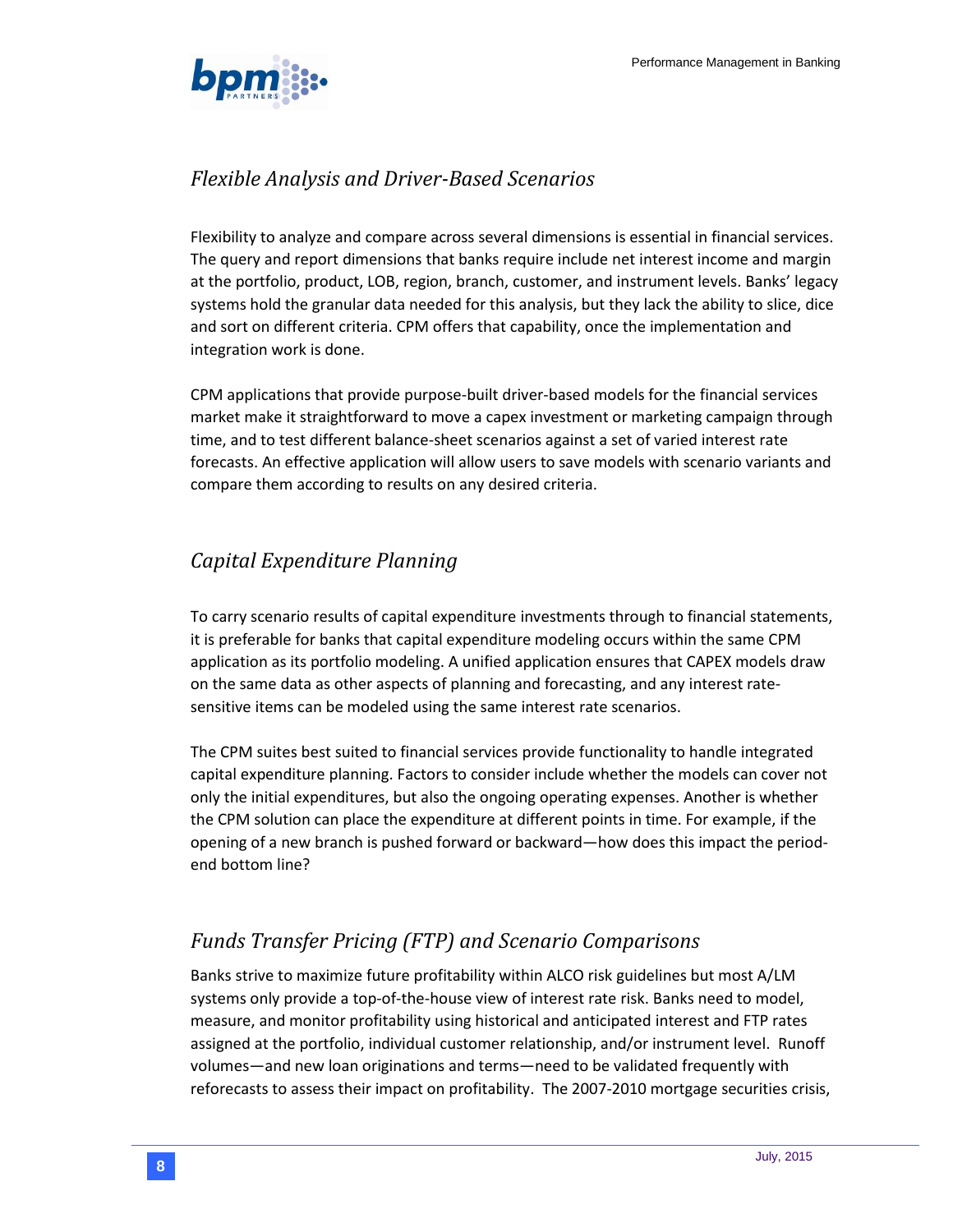consequent recession, delinquencies and continued economic volatility drove home the importance of having such capabilities readily available.

## **Analysis at Product, LOB, Region, and Branch Levels**

CPM solutions should be able to address limitations of legacy asset liability management (ALM) systems and processes that currently can assign FTP rates to existing portfolios to support profitability modeling and reporting. The CPM system selected should provide modeling and analytics flexible enough to allow line of business, regional, or branch managers to view their net interest margins at the product, line of business (LOB), region or branch profit center level.

For a bank to derive full value from a CPM system, it needs to address two key functions:

- **Data integration** The purpose-built CPM system must integrate data on aggregated loans, investments, deposit balances, and FTP rates from FTP systems and/or ALM data sources.
- **Bank balance sheet modeling -** Performance planning and analytic reporting models must be developed, or migrated up from spreadsheets.

Banks require modeling capability to be built in, with the ability to continually adjust the model for risk factors such as liquidity, interest rate changes, and credit issues.

## <span id="page-10-0"></span>*Workforce Planning and Compensation and Benefit Expense Planning and Analysis*

The greatest expense for banks, other than interest expenses, is typically labor, which includes salaries, wages, incentive compensation, employee benefits, and payroll taxes. The compensation, benefits, and tax expenses that accompany the projected workforce makeup are key to enterprise performance planning and forecasting.

Banks require varying levels of detail in these plans. Some plan by named individual rather than by position. They might build in planned promotions, transfers, or staffing level

changes. Benefits and taxes might be at a granular level or simply as a percentage of overall direct compensation expenses. Compensation expense planning and analysis should be part of an integrated model that leverages the same planning assumptions, not handled under a separate application.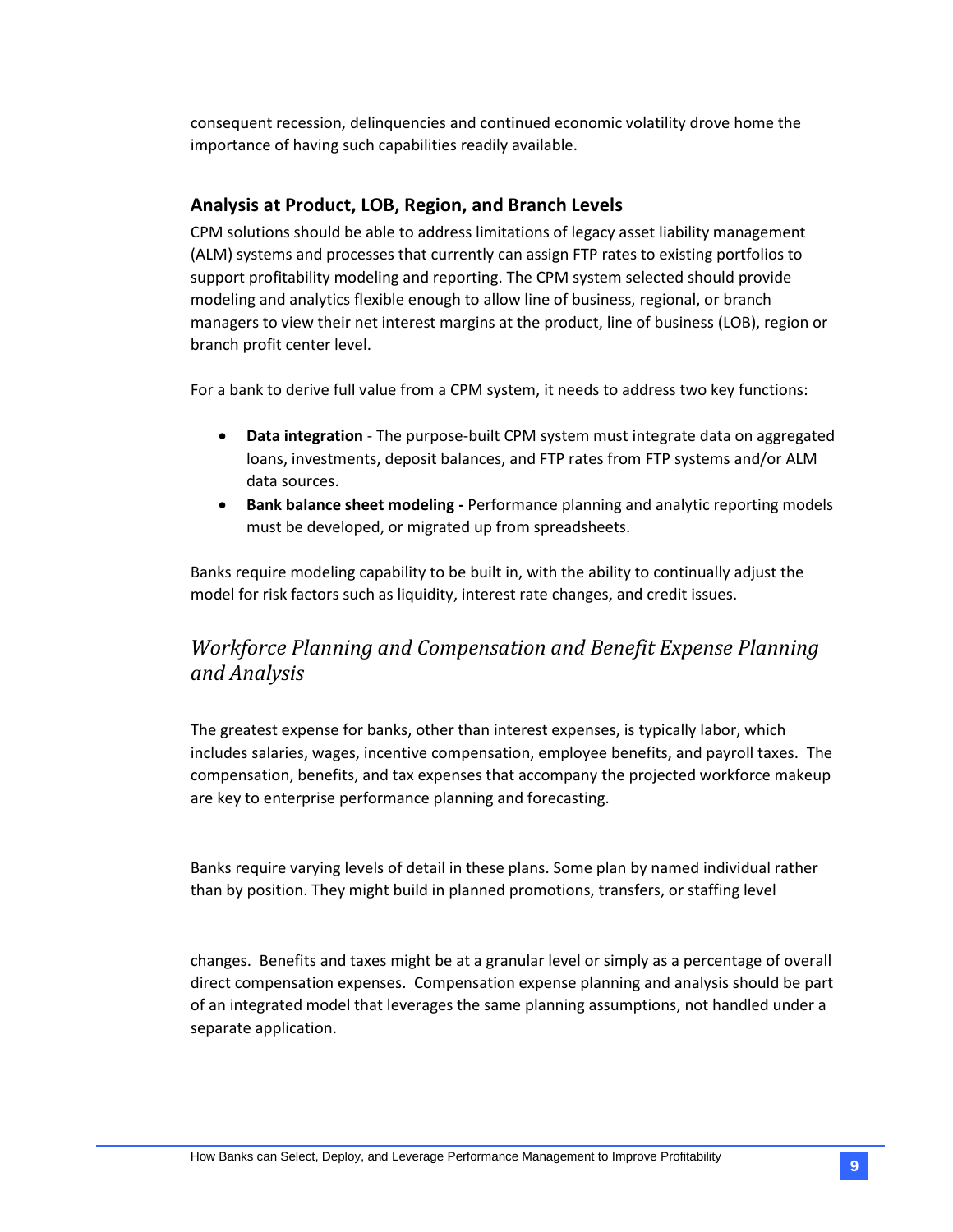

#### **Privacy Requirements**

Security and privacy of workforce and compensation planning data must be protected. Rolebased access is usually the solution, restricting data and detailed analysis to designated personnel managers or Human Resources team members. Human Resource Information Systems not specifically designed to support workforce and compensation expense planning, or the use of multiple internally-created Excel spreadsheets or other outdated solutions, present significant risks to the accessibility and accuracy of these critical data elements. All these methods generally require significant investments of time and personnel to support the integration of workforce and compensation expense data within financial and operational plans and performance analyses.

CPM solutions can be expected to deliver robust models that support detailed workforce and compensation expense planning at any level of the bank's business. These workforce and compensation models are fully integrated within the CPM solution to ensure data integration and provide security, as well as workflow and process management controls.

## <span id="page-11-0"></span>*Financial Consolidation and Reporting*

The periodic financial consolidation and reporting process has grown more complex and carries more risk. Financial consolidation solutions must often meet different reporting standards. There is also more potential liability associated with external disclosure requirements, XBRL, and—depending on the jurisdiction—IFRS. Banks also need to report how they will continue to meet the required regulatory capital ratios based on their business plans. A key part of reducing this potential liability—by meeting requirements—is to reduce manual workflow, data translation, and interfaces between separate applications—a strong argument in favor of a unified multi-function solution that encompasses all aspects of consolidation from data collection, to reconciliation and consolidation, to presentation and output.

Banks may have relatively complex closing and consolidation needs and may have to consolidate and report in different ways to fit country variations. CPM solutions need to improve the periodic close process by automating it to the extent that is feasible for rapid, error-free reporting that addresses all of these needs.

They also need to contain—within a single application and database—the data and workflow from planning and modeling to forecast financial reports. In other words, CPM software needs to produce the full set of ripple-through profit and loss and integrated financial statements (as scenario forecast results) reflecting each change to interest rates, spreads, growth, payroll, and non-interest income.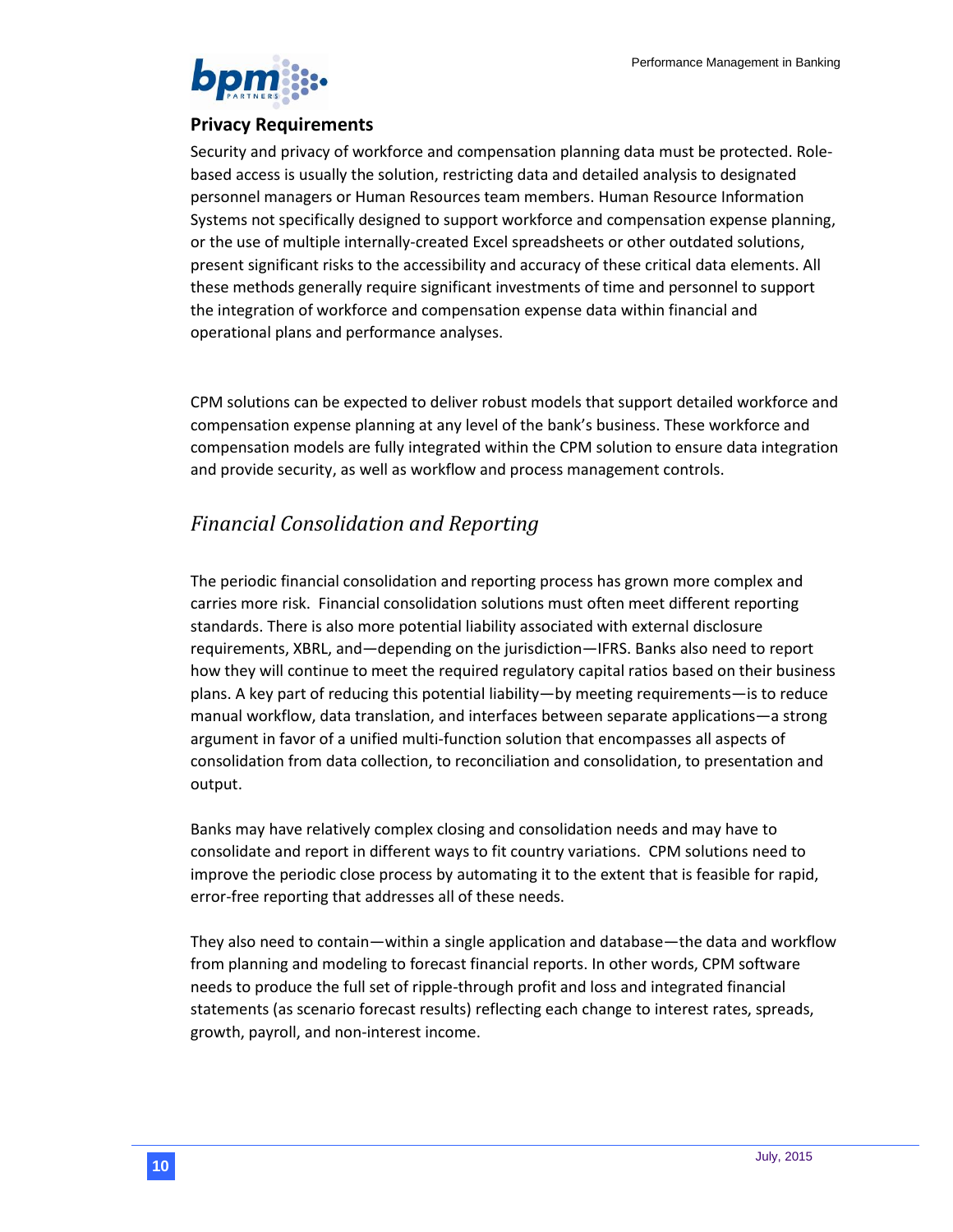### **From Rate-Volume Analysis to RVA Reports**

Banks need reporting for both internal and external constituents, including yield reporting and rate-volume analysis (RVA) which measures and reports how changes to interest rates affect the bank's results. We mention RVA here, under reporting, because it illustrates that it is crucial for CPM software to connect and unify the steps from modeling to reporting.

Analysis and reporting of RVA is needed at the consolidated and line of business or business unit level. This requires that banks have the ability to analyze and report changes in yields and costs (rate variance), fluctuations in volume of earning assets and interest-bearing liabilities (volume variance), and the mix of assets and liabilities "mix variance" within their portfolio.

## <span id="page-12-0"></span>*Regulatory Reporting and Mandatory Disclosure*

Software solutions need to handle month-end and period-end closing in a complete, end-toend manner. In other words, a CPM application for banking needs to unify and address the steps of data collection, consolidation, collaboration and workflow for commentary and other disclosures, and presentation. We emphasize the importance of providing a mechanism for collaboration that tracks inputs and comments by the many individuals who may be contributing.

Banks are required to comply with a wider range of international, federal, and state regulatory reporting and disclosure requirements than in the past. The CPM software must take into account that some requirements vary by size of the reporting entity. This includes national and international agency reporting requirements such as:

- DFAST (the Dodd-Frank Act Stress Testing)
- FINREP (the standardized Financial Reporting framework issued by the European Banking Authority)
- COREP (the standardized Common Reporting framework issued by the European Banking Authority)
- CCAR (Comprehensive Capital Analysis and Review)

In the United States, it also includes the 10-K and 10-Q reports that all public companies must file as mandated by the Securities Exchange Commission. Banks must also file periodic call reports required by the Federal Financial Institutions Examination Council (FFIEC) and multiple state banking regulatory agencies. Banks operating internationally also must meet the requirements imposed by Basel II and its successor, Basel III.

It is still uncommon for banks to have fully integrated systems and adequate process controls to ensure the accurate collection and analysis of essential financial data and disclosures required on these regulatory reports. Data accuracy and timeliness of submissions for these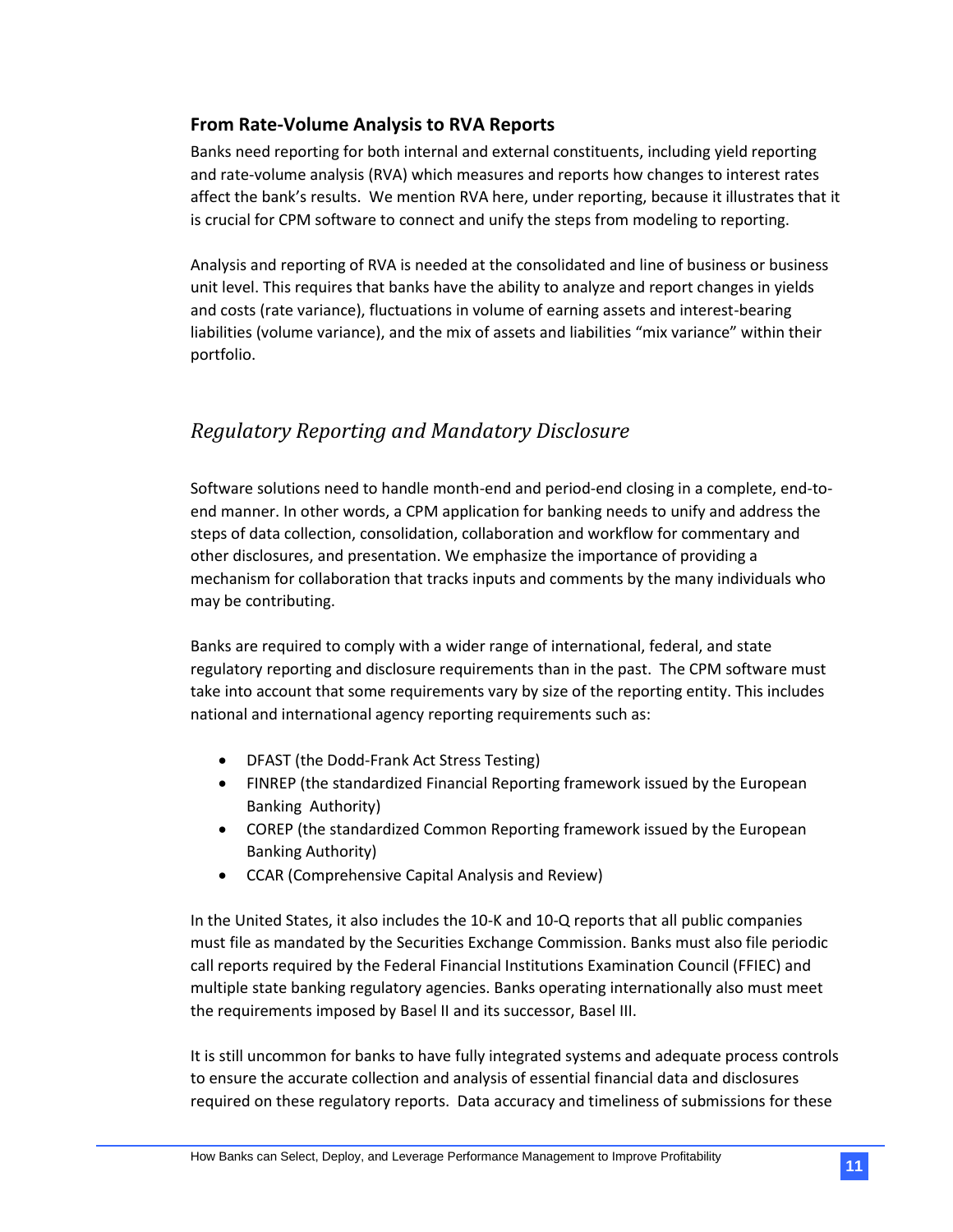

reports are put at risk by the labor intensive and often manual processes that many banks have developed to meet external reporting requirements.

With a well-designed CPM system, banks can streamline the financial close and consolidation process, provide workflow and process control capabilities to enhance collaborative development, review, and approval of management analyses and disclosures, and improve the transparency and auditability of financial and operational data within these regulatory reports.

#### **XBRL Reporting**

The XBRL (extensible business reporting language) regulatory standard requires understanding of proper tagging schemas and rules. XBRL tagging and reporting can be outsourced, but there are several advantages to handling XBRL in-house, such as control, and speed. A CPM application suite that streamlines and/or automates XBRL tagging can save the bank time and money, when compared to third-party service bureaus and standalone XBRL add-ons; tagging can be done once in the CPM suite, stored, and replicated in future reports.

#### **IFRS**

Depending on the jurisdictions where a financial institution operates, it may be mandatory to report simultaneously in accordance with different parallel standards. For example, a bank may need to report in both a national GAAP (US, UK, Japan, or other] and IFRS (International Financial Reporting Standard) formats.

IFRS is more than a different set of reports; it is a parallel system to GAAP. The CPM suite's ability to project forecasts through to IFRS as well as GAAP integrated financial statements, and handle consolidation of actuals for both standards, can be a crucial software selection criteria for banks.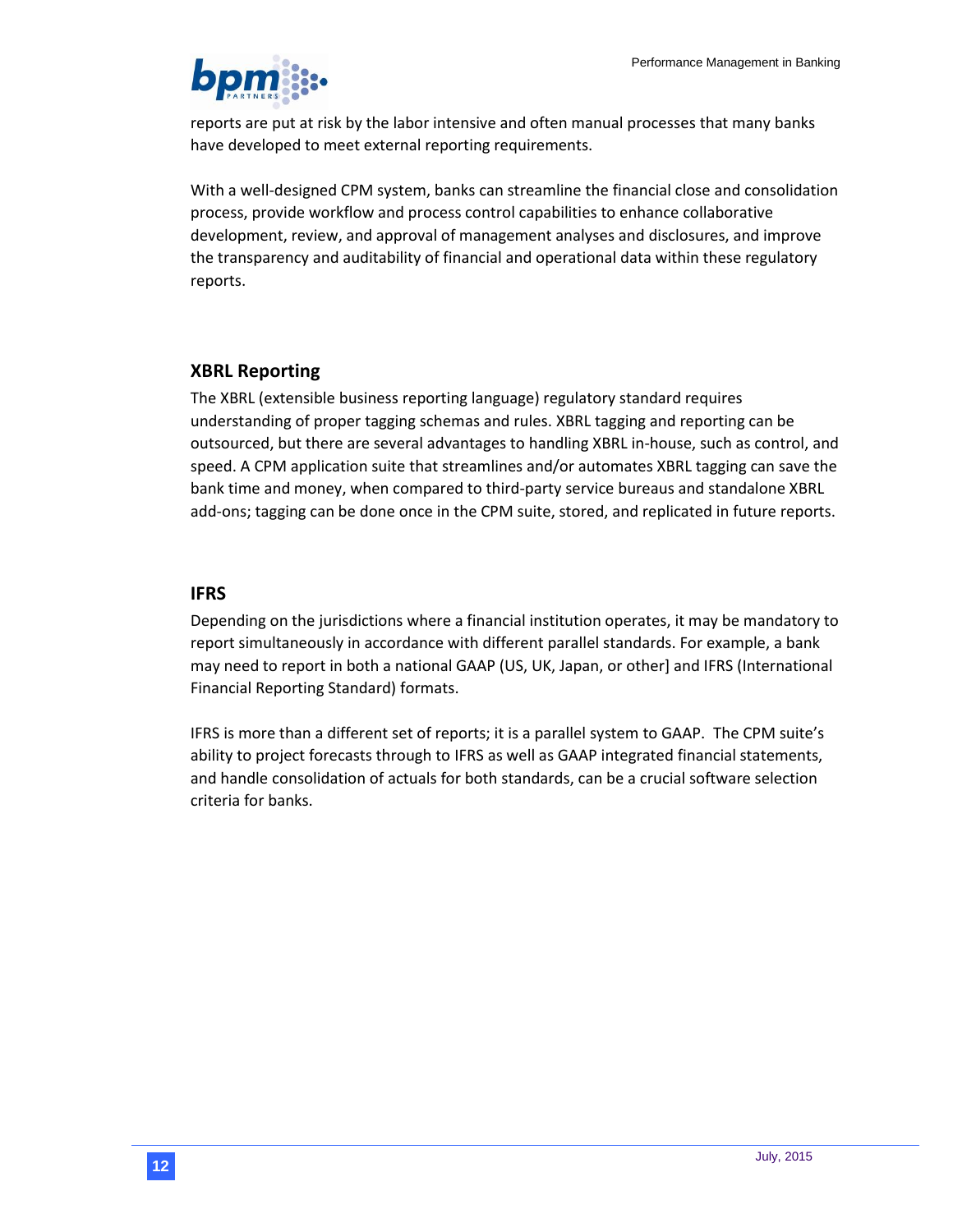# <span id="page-14-0"></span>**How Banks Benefit with CPM**

The most recent BPM Pulse Survey investigated the benefits that financial institutions derive from the ability of unified CPM applications to deliver a single, authoritative version of financial truth to use in plans, budgets, forecasts, consolidation and reports. Working from a single, verified set of base data for financial modeling and planning brings consistency and simplifies collaboration for planning purposes.

Banks cited easier access to information most frequently as a benefit received, followed closely by shorter planning and forecasting cycles. Error reduction, more useful budgets, improved forecast accuracy, and hard cost savings were all cited by more than 60 percent of responding financial institutions.

Certain CPM benefits are of particular importance to banks. Support for integrated balance sheet planning, and portfolio scenario models and analysis, can be a particular benefit for the Office of the CFO, especially if the resulting models seamlessly integrate actual asset-liability data and key business drivers.

Banks can leverage the detailed view into profitability and profitability drivers that a unified CPM suite provides, along with full financial-statement planning and line of business, regional, and branch level modeling. Banks, of course, tend to derive greater benefit if the CPM solution lets them analyze and model at whatever level of granularity is appropriate:

- Enterprise-wide
- Regional
- Branch
- Line of business
- Customer
- Instrument

This enables evaluation of local and corporate marketing/sales campaigns to target existing and potential customers with new product or bundled offerings that align with the bank's long-term balance sheet strategy.

Another key CPM solution benefit: banks are able to reduce risk, increase transparency and auditability, and lower costs associated with regulatory reporting compliance requirements. As just one example, the ability to tag statements for multiple XBRL taxonomies in different jurisdiction improves ease of compliance with less risk and lower cost.

#### **Multidimensional Analysis for Different Types of Users**

Multidimensional analysis, particularly with vertical market intelligence (aka banking best practices) built in, is also useful to help model clearer paths to profitability and then track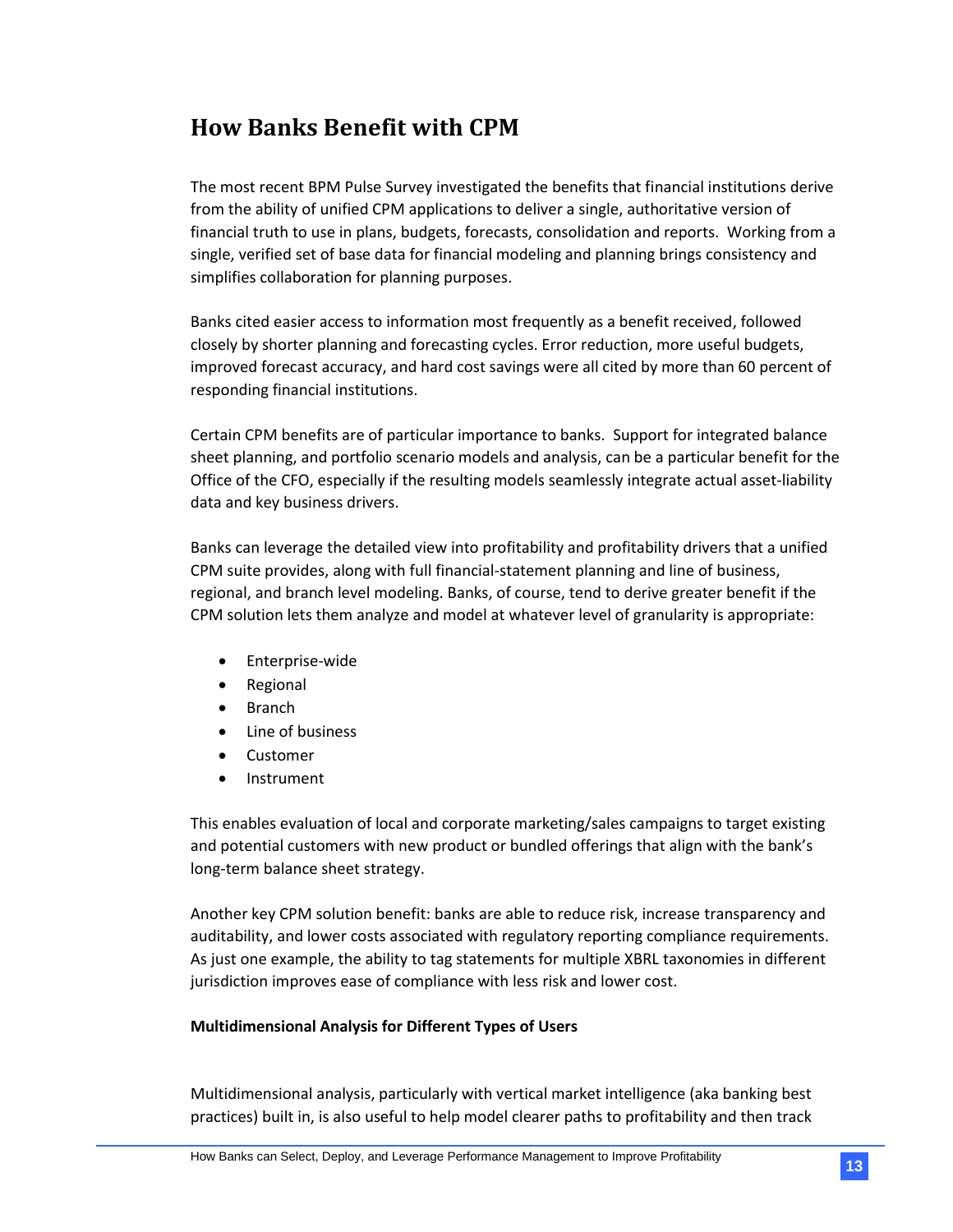

progress toward those results. For example, this flexible analysis makes it easier to pick out profitable versus unprofitable products, customers, business units, and marketing programs. A line of business, branch, or even relationship manager can model changes to loan interest rate, prepayment, re-pricing, or new business volume assumptions to see the effect on total profitability.

## **Advantage of Pre-Built Models for Banking**

CPM software solutions for financial institutions should come with built-in industry specific capabilities and intelligence, and purpose-built models for integrated balance sheet planning. These tools enable the bank to accurately model the impact of changes in key interest rates, portfolio balances, and the effect of different balance sheet portfolio mixes upon net interest margin.

A concrete example: A cash flow calculation engine with the ability to calculate the anticipated cash flows from the existing portfolio including pre-payment assumptions.

Another example: The ability to compare rising and decreasing rate scenarios on the same report.

Additionally, the ability to not only model scenarios and project them forward through financial statements, but also to name, save and compare scenario results helps make for better strategic choices and better performance results.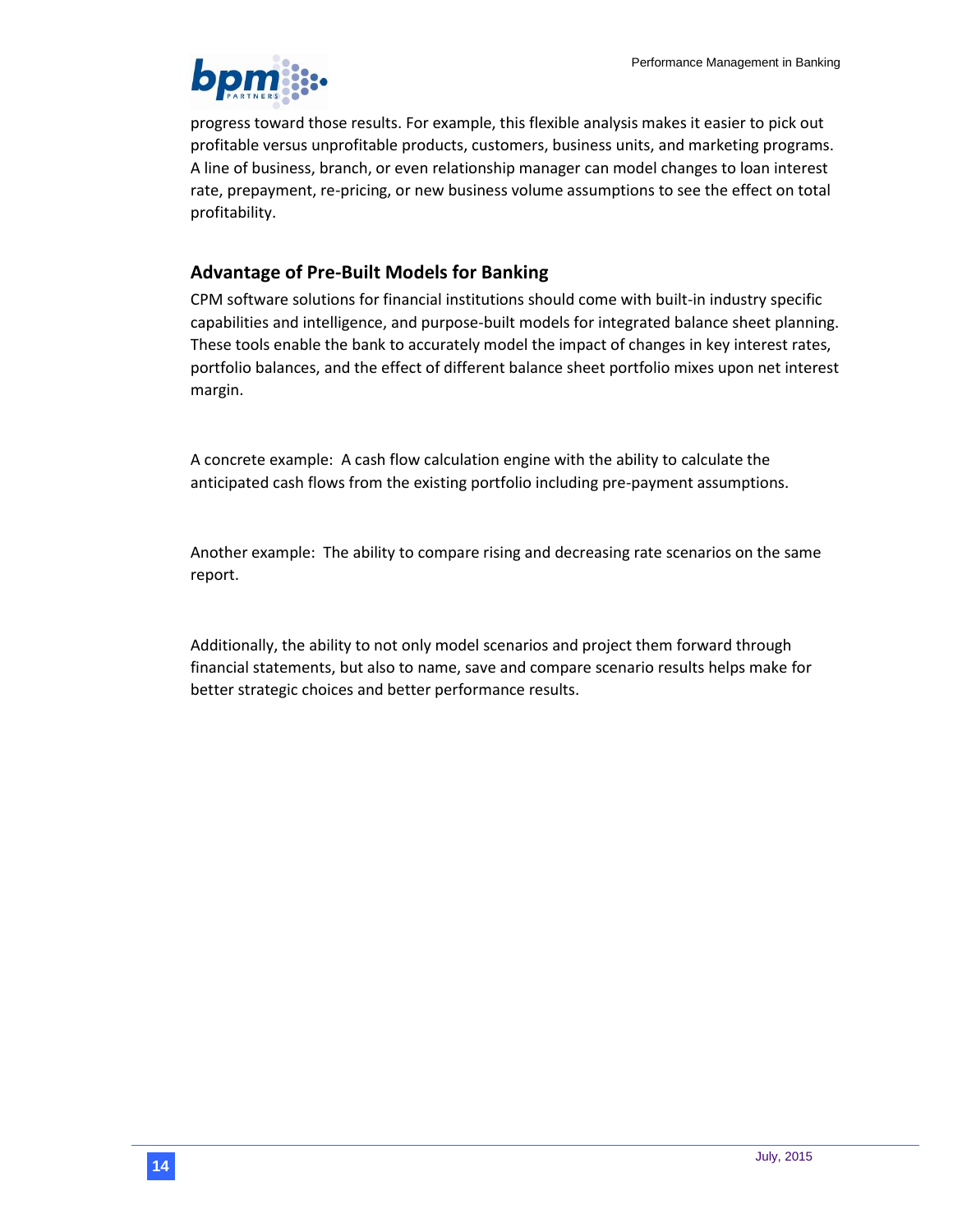# <span id="page-16-0"></span>**Software Selection Criteria**

All enterprise software selection initiatives should start with careful requirements definition, and finding the right CPM solution for a bank follows this approach

Architectural and technology considerations also come into play, among them:

- Does the vendor offer the architecture you need, such as cloud versus on-premises?
- Is the anticipated deployment rapid enough to meet your deadlines?
- Does the technology scale for the size and volume of your models and data?
- Is the underlying technology—such as in-memory processing—fast enough, and scalable enough, and does it fit with your company's overall IT strategy?
- How open and flexible is the CPM application; will integration of third-party data be straightforward?
- Does the CPM application integrate easily with the standards and platforms your company uses?
- Is the solution extensible to serve the needs of users in other departments, to promote modeling and analysis based on verified data that Finance uses?

The follow diagram illustrates the key components of the technology framework that supports virtually every BPM solution within the financial services sector.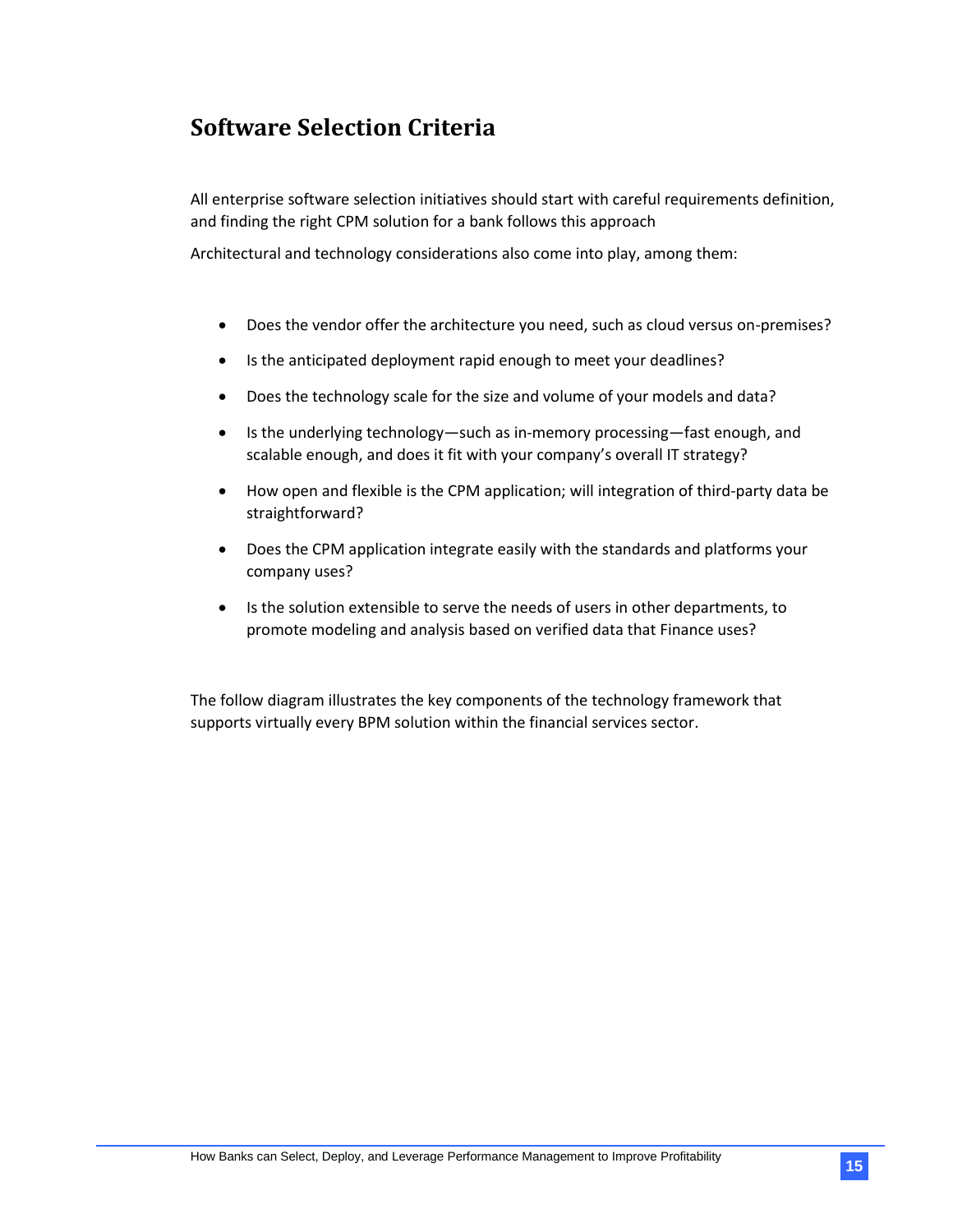#### **BPM Technology Framework** Other Interfaces Browser Spreadsheets User Interface Report and Query Tools, Portals, Collaboration, Dashboards **Enabling Technologies** Corrective Strategize Plan Monitor and Analyze Action Metrics **Budgets** builders Consolidation Alerts Capacity and Applications Reporting Target Strategy **HR Plans** mappers Management Forecasts Multi-Data Flow Objective dimensional Process and goal analysis Modeling setters Scorecards **BPM Datamart** Database Actual & Plan Data Relational and Multi-Dimensional Structured and Unstructured Extract, Transform, and Load **Enabling Technologies** Spread ERP. Other Data Related sheets, External CRM, Ware Analytic Source Data Legacy Office Data **SCM** Systems houses Apps docs Source: BPM Standards Group

The following, more specific capabilities should also be on a bank's feature list in most cases:

- Modeling and sensitivity analysis for interest rate scenarios, spreads, growth rates, and payroll assumptions.
- Complete product/branch/regional profitability calculations, using allocations and FTP rates and report on variances in rates, volumes, yield and mix.
- A single model capable of handling complex variability in product mix, interest rates, portfolio behavior, etc. to provide realistic scenarios.
- M&A modeling and goal seeking at the legal entity, region, and branch and portfolio level with detailed cash flow analysis.
- Allocation and FTP logic to enable construction of budgets to measure profitability at various product, regional, and organizational levels.
- HR salary and benefit planning and analysis down to granular—individual employee—levels.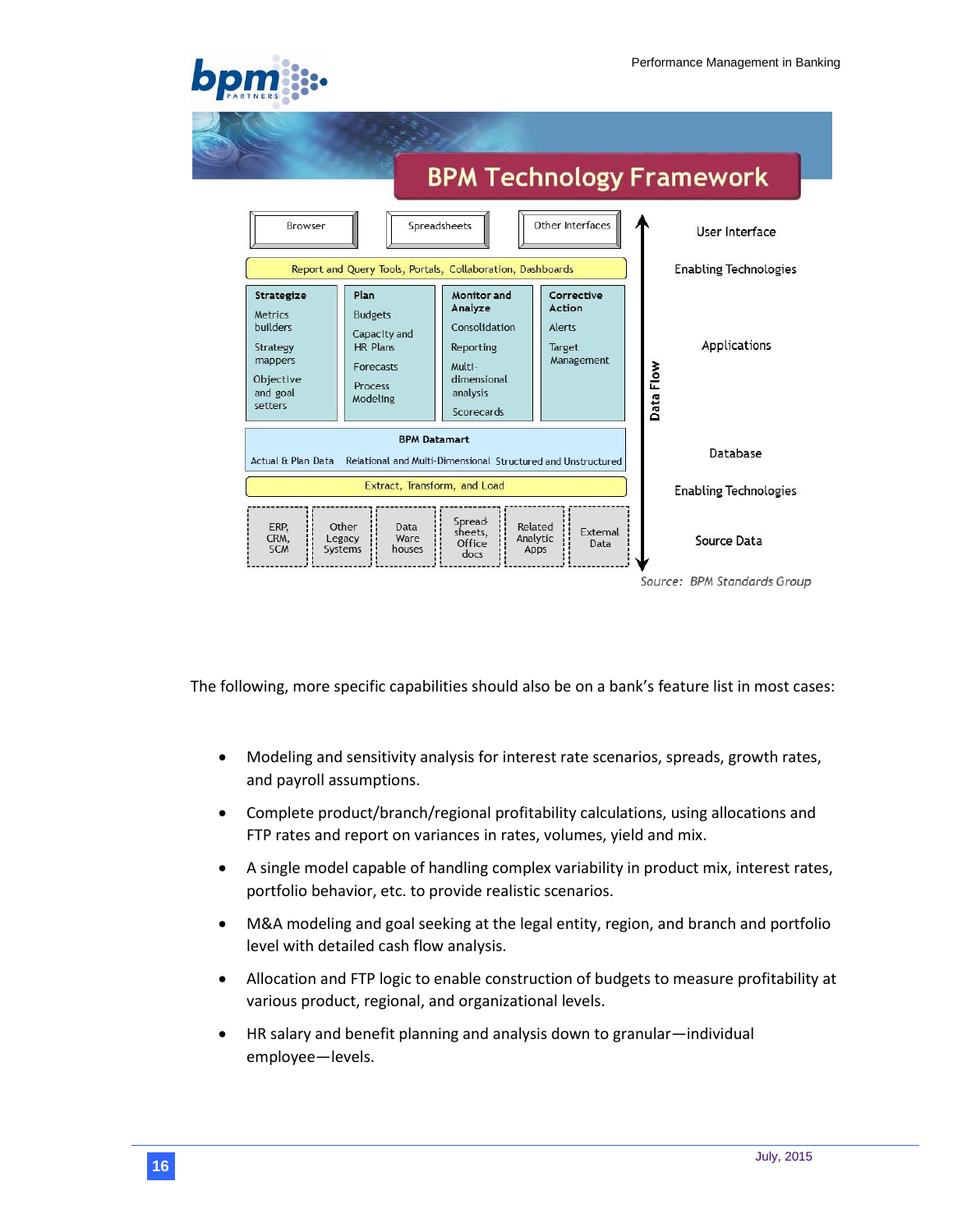### **Configurability and Flexibility**

How the vendor customizes or configures the software is often more important than whether a vendor's solution is an immediate out-of-the-box fit with your company's needs.

In the selection phase, the shortlisted vendors should demonstrate how they implement or configure the system to meet typical requirement scenarios for your size and type of financial institution.

By watching the actual steps they take to adapt their software application to your requirements—whether they check options on a dropdown menu, or start coding, is revealing—you will get a clearer sense about the application's ability to change over time with your organization, as well as what you can expect during implementation.

## <span id="page-18-0"></span>*Importance of Built-in Industry Intelligence and Vendor Knowledge*

Banks have specific planning needs; they must accurately model and plan interest income by product, portfolio, and customer segment, for example. As noted in the previous section, a bank should not have to build these models from scratch. Translation: the software vendor's understanding of banking, regulations, and best practices is very important.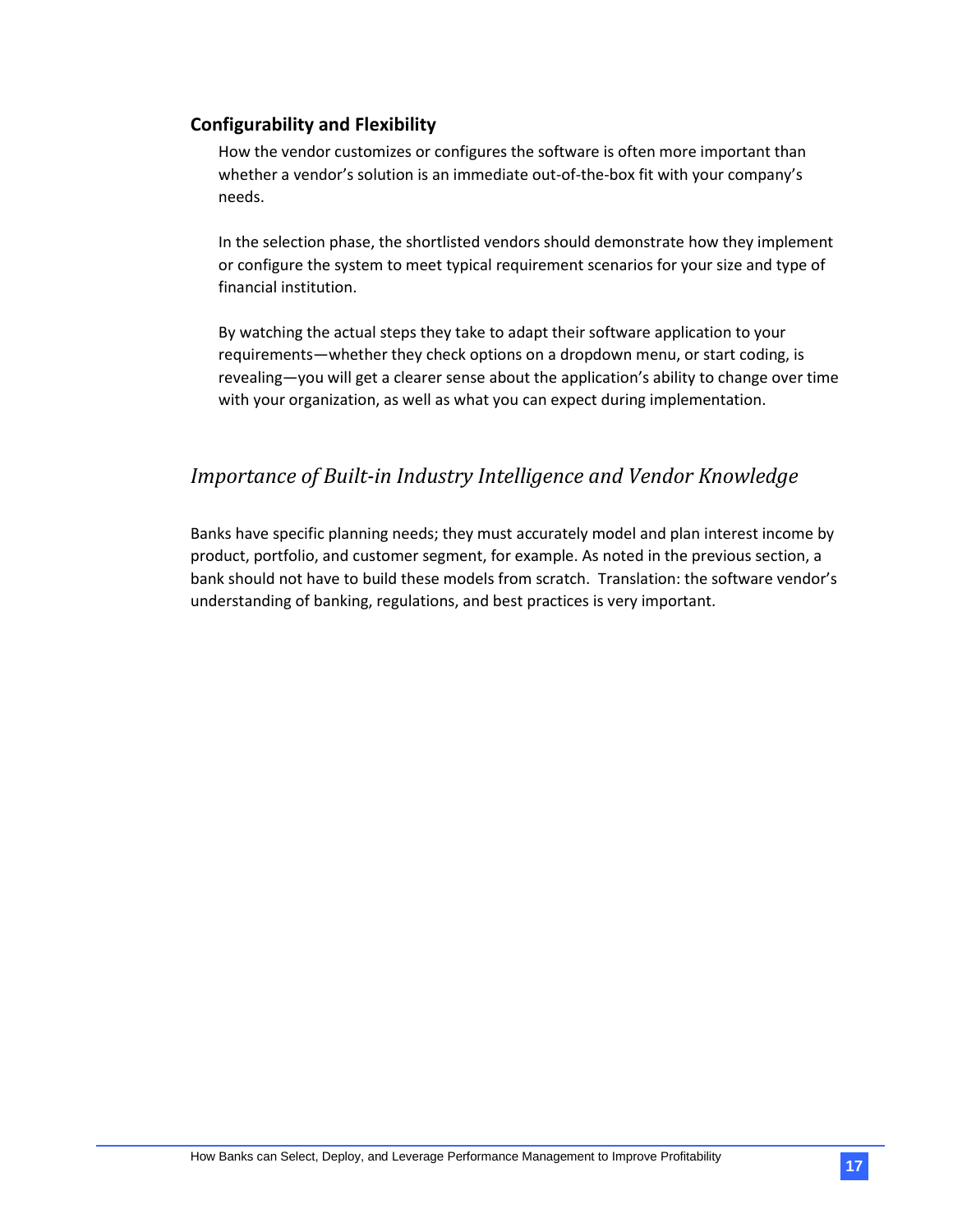

# <span id="page-19-0"></span>**Implementing CPM in Banks**

The bank should not overlook scale and performance needs when defining requirements and selecting a CPM application. Specifying the scope, level of detail, and complexity of performance planning models allows Finance to correctly project the volume of data the application will need to process.

### **From Quick Wins to Control over Profitability**

It is increasingly popular for Finance groups to launch a CPM implementation with fairly rapid-benefit projects that meet a pressing and conspicuous need—profitability modeling for business units, or FFIEC reports—to quickly build credibility and faith in the initiative.

However, the CPM team should also estimate the ROI that a full-fledged implementation will deliver—when it includes comprehensive portfolio modeling, modeling and delivery of mandated reports, and planning. At the same time, managers should keep in mind that the most innovative and ultimately most useful applications of a new technology may defy ROI calculation. Ultimately, the bank aims to forecast, understand and control its own profitability—that is the real measure of success for corporate performance management in financial services.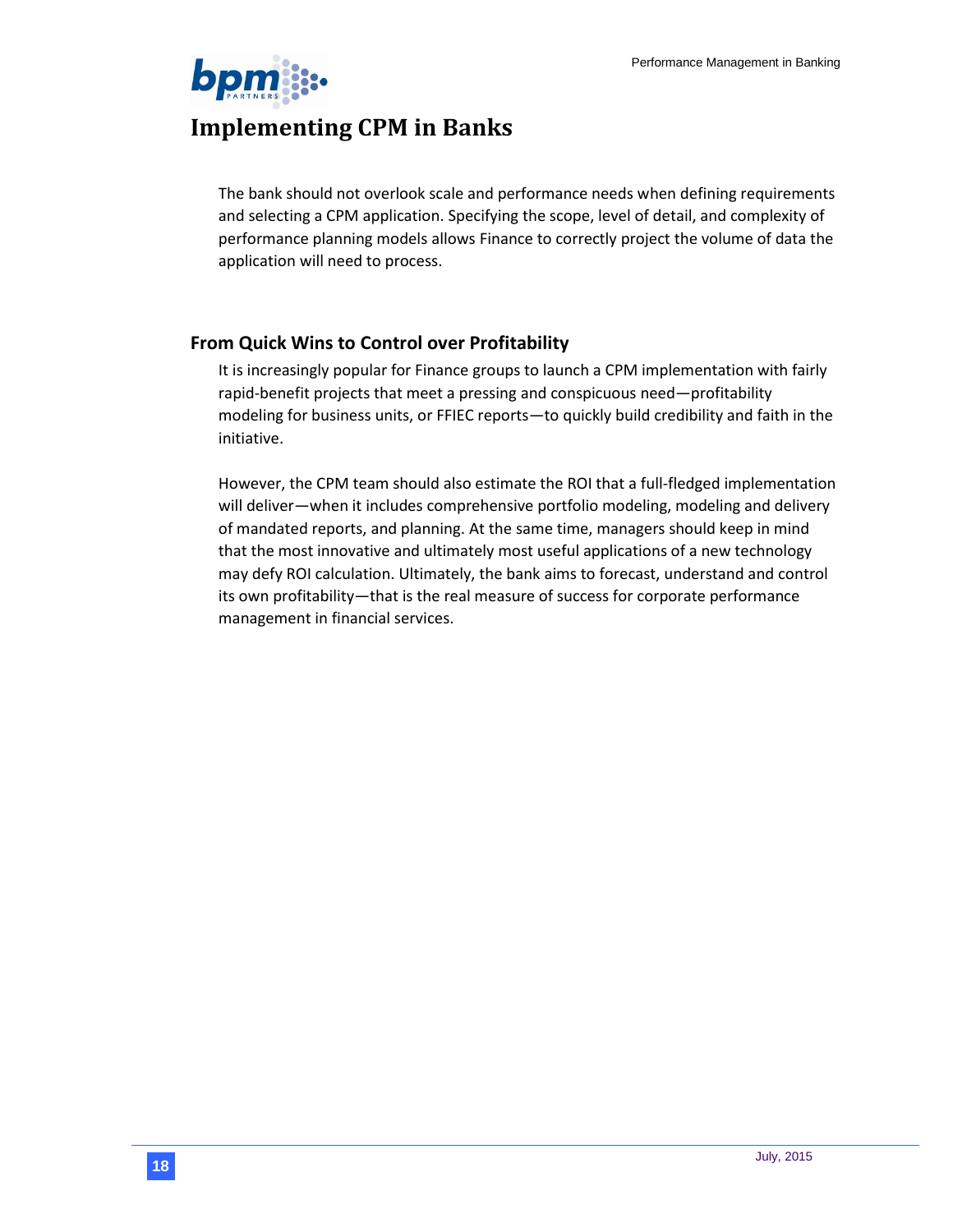# <span id="page-20-0"></span>**Conclusions**

The Office of the CFO at a bank probably emphasizes management reporting first and foremost, when it comes to looking to a CPM solution. For boosting profitability in sustained fashion, however, the financial services industry tends to realize the most impact from the CPM application's ability to:

- Provide a comprehensive, single version of financial status and facts
- Model complex scenarios that ripple through from the balance sheet to integrated financial statements
- Model every aspect of the portfolio at the instrument portfolio, customer segment, branch and business unit level
- Conform to all the applicable reporting requirements, such as GAAP, SEC, FFIEC, XBRL, and IFRS if necessary
- Integrate summarized transactional level information from multiple source data systems

### **Achievable Near-Term Success, then Repeat**

Plan the CPM implementation with initial steps that have a high probability of on-time completion and low risk, to build support for a long-term gradual extension.

Confirmation of the benefits of implementing CPM in banks is found in the satisfaction they express. The most recent Pulse survey indicated that over 80 percent of financial services firms were satisfied with their CPM implementation.

When defining their software requirements, banks should assess technology considerations with care—among them, cloud versus on-premises deployment, underlying technology adherence to standards, and whether the CPM solution connects and unifies the multiple complex steps from modeling and planning, to analysis, data input and collaboration, and ultimately disclosure and reporting. Working with multiple databases and applications in different CPM point solutions inevitably brings integration and update costs that do not go away. With a unified application suite, nearly all planning can be based on the same set of base numbers, eliminating integration issues, and reducing the training burden.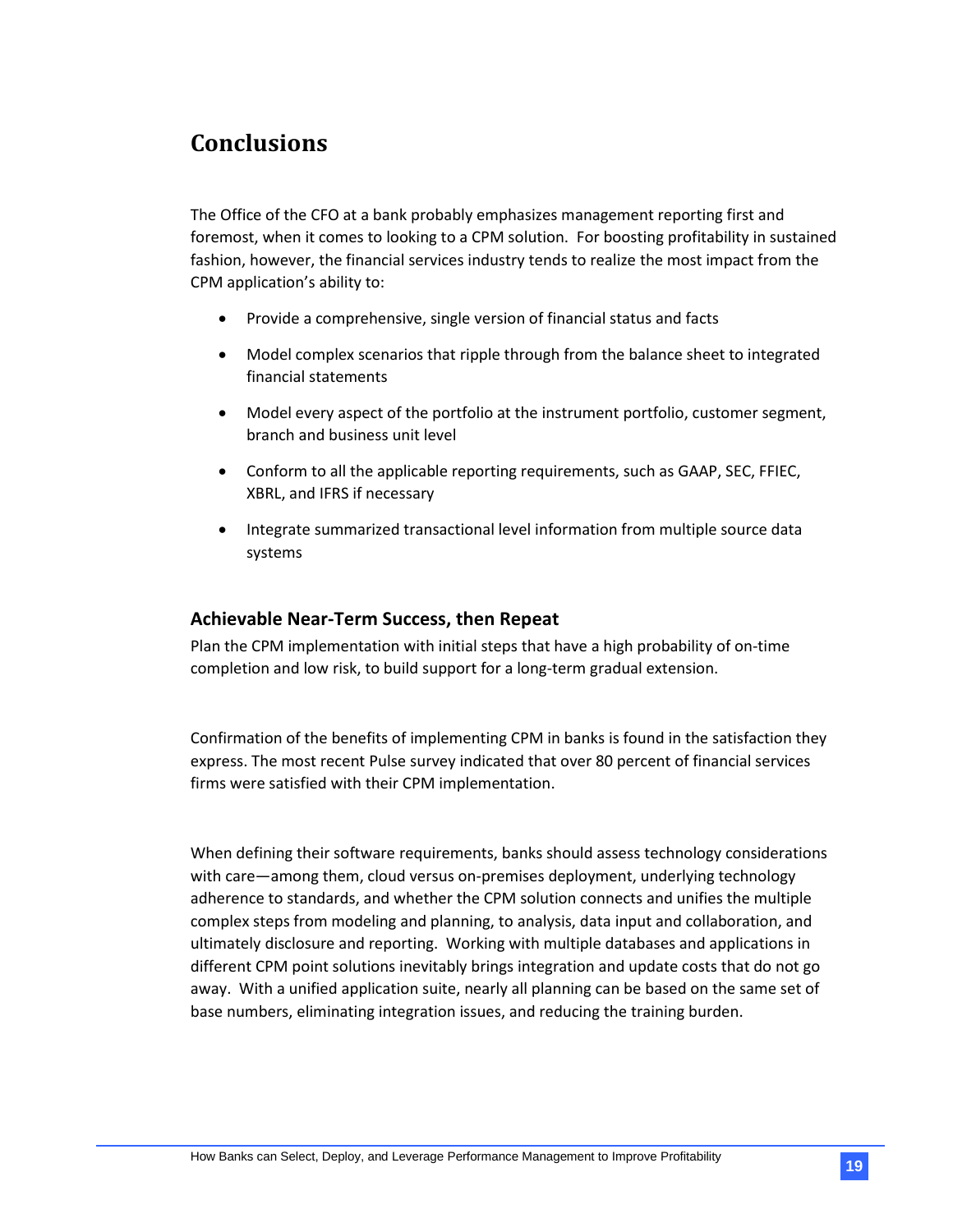

Ultimately, CPM must be judged on whether it fulfills compliance mandates and contributes to improved profitability. That is the real test of corporate performance management in financial services.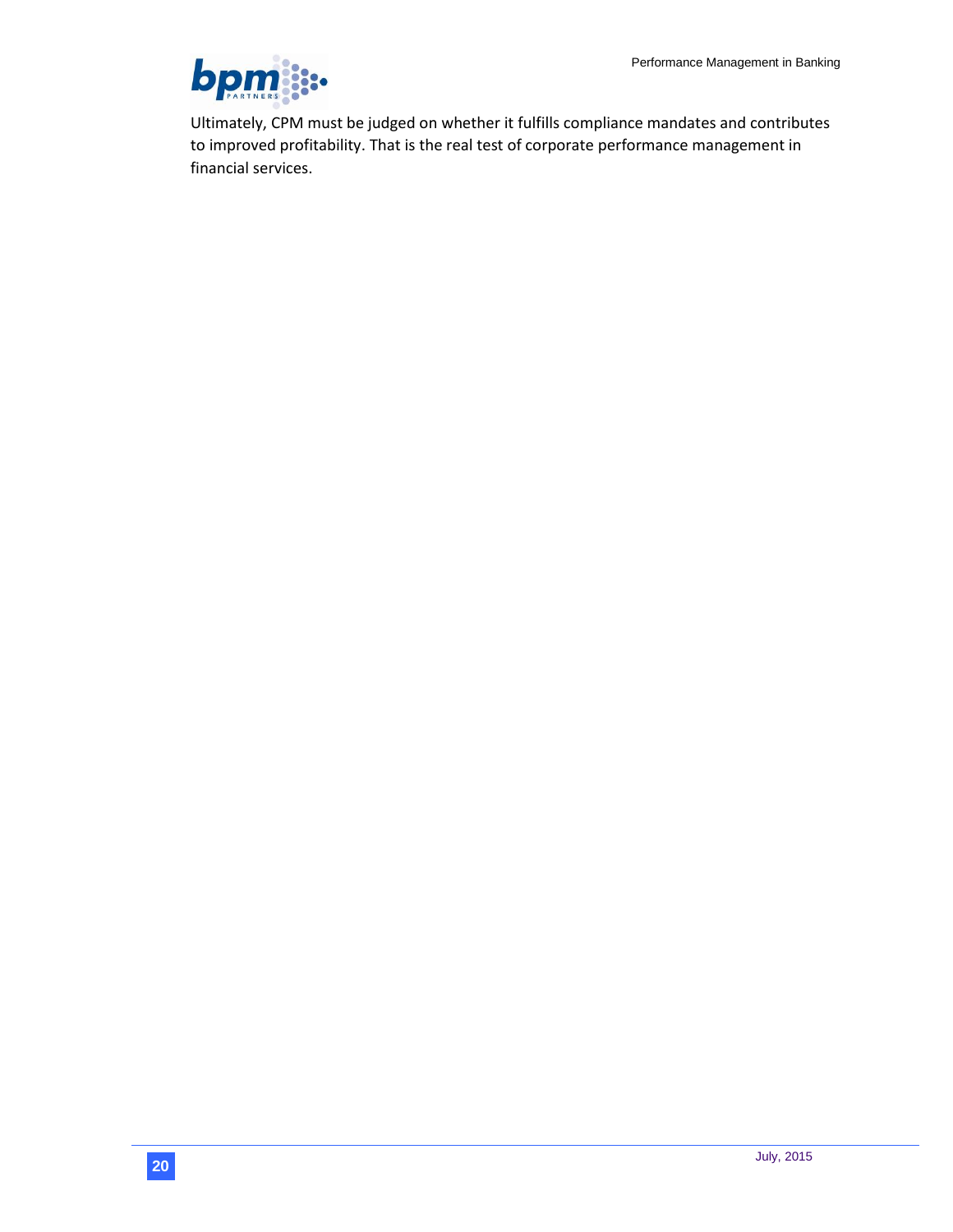# <span id="page-22-0"></span>**About BPM Partners**

BPM Partners is the leading independent authority on business performance management (BPM) and related business intelligence solutions. The company helps organizations address their budgeting, planning, financial reporting, regulatory compliance, profitability optimization, key performance indicator (KPI) development, and operational performance challenges with vendor-neutral experts who can guide companies through their BPM initiatives from start to finish while both reducing risk and minimizing costs. For further details, go to [https://www.bpmpartners.com](https://www.bpmpartners.com/). Follow BPM Partners on Twitter [@BPMTeam](https://twitter.com/BPMTeam).

To ensure you get the right solution, at the best price, with minimal risk and maximum success take advantage of our [vendor selection services.](https://www.bpmpartners.com/services/vendor-selection-services/)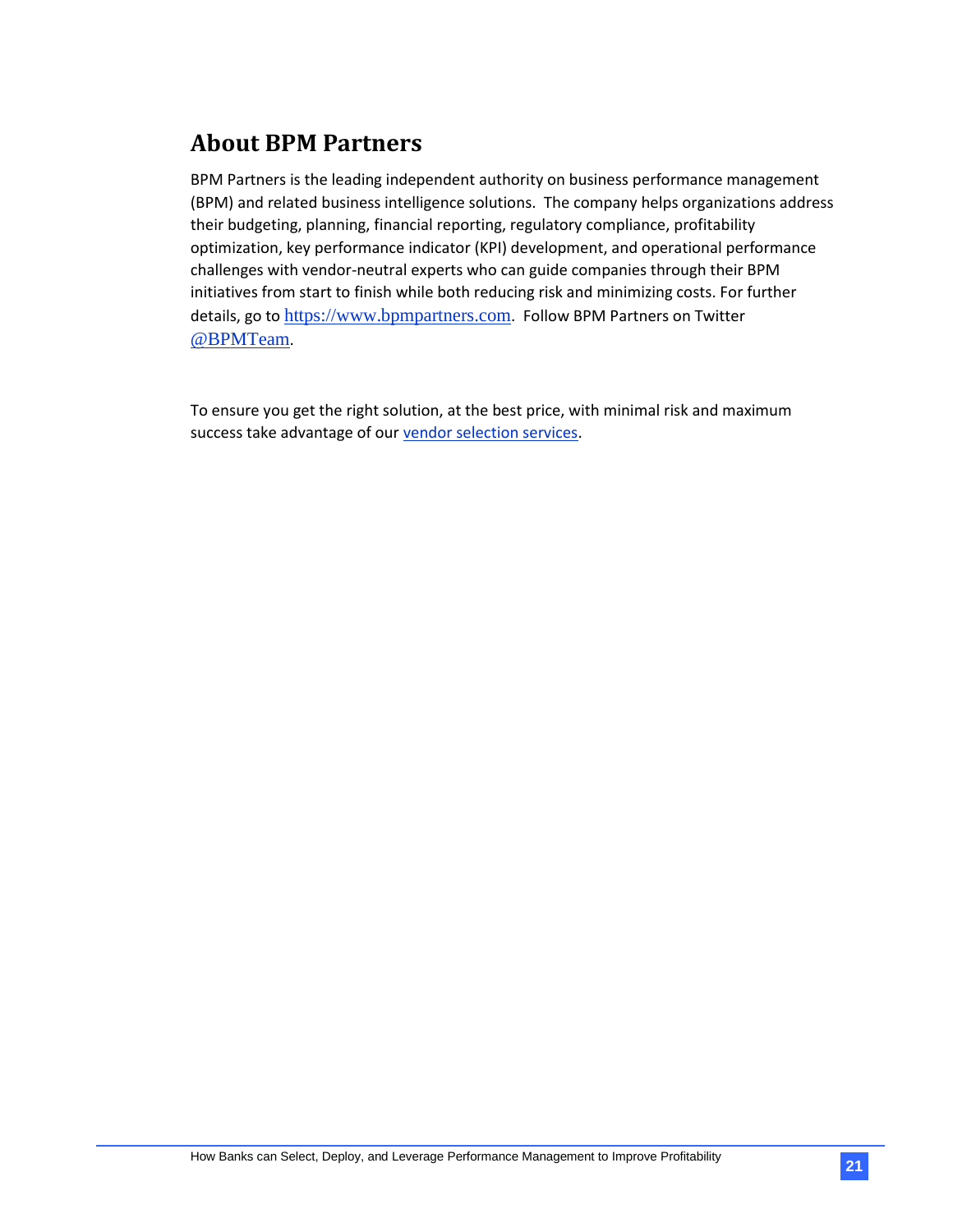

# <span id="page-23-0"></span>**Appendix: Real-World User Examples**

The following are specific examples of financial services organizations that have successfully deployed performance management initiatives:

**Case study 1: US Division of \$978 billion Global Banking Group** with over \$12 billion in assets and more than 700 business units., delivering banking, trust and investment solutions and services.

- Business issues/challenges addressed with CPM applications:
- Regulatory reporting for US GAAP, FDIC, IFRS, local and Dutch regulations
- A single, central system for all reporting and planning data
- Full control, transparency and accountability
- Regulatory reporting for US GAAP, FDIC, IFRS, local and Dutch regulations
- Driver-based budgeting
- Centralized allocations
- Built-in controls and validations

CPM implementation and benefits:

- A "single source of truth" and a single point of control for data
- **35% reduction** in planning cycle time
- **50% reduction of hiring in Finance**
- **2 days per month saved close** process
- **More accurate** prediction of loan renewals and originations
- Confidence and scale to meet future organic and acquisitive growth